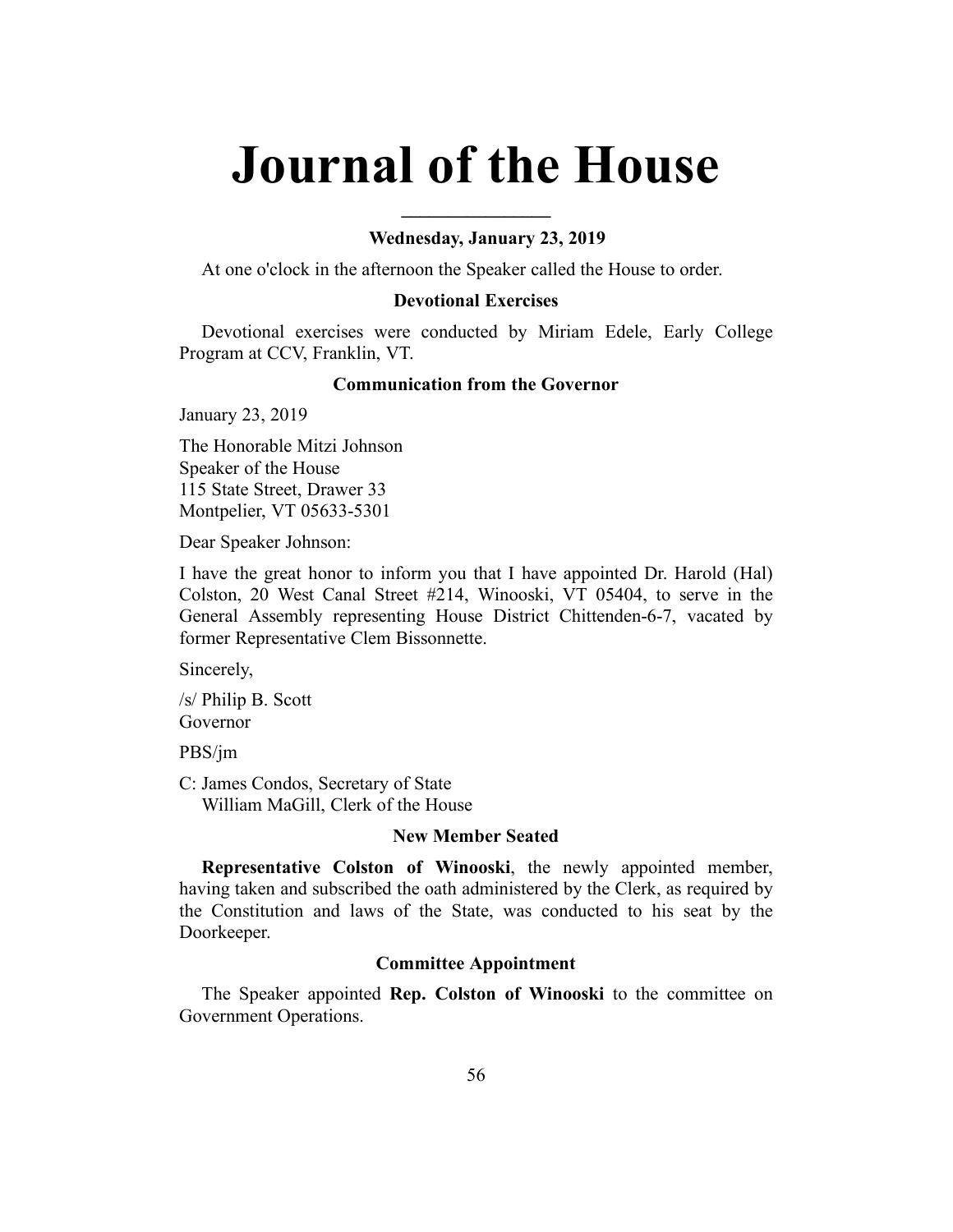#### **Rules Suspended; House Bills Introduced**

Pending first reading of the bills, on motion of **Rep. McCoy of Poultney**, the rules were suspended and the bills were read the first time by number and referred or placed on the Calendar as follows:

# **H. 61**

By Reps. Rosenquist of Georgia, Gregoire of Fairfield, LaClair of Barre Town and Toof of St. Albans Town,

House bill, entitled

An act relating to strict liability for damages caused by domestic dogs;

To the committee on Judiciary.

## **H. 62**

By Reps. Ancel of Calais and Page of Newport City,

House bill, entitled

An act relating to protecting towns' rights to approve the closure of a school;

To the committee on Education.

## **H. 63**

By Rep. Sheldon of Middlebury,

House bill, entitled

An act relating to the time frame for return of unclaimed beverage container deposits;

To the committee on Natural Resources, Fish, and Wildlife.

#### **H. 64**

By Rep. Browning of Arlington,

House bill, entitled

An act relating to financing water quality programs;

To the committee on Natural Resources, Fish, and Wildlife.

#### **H. 65**

By Rep. Browning of Arlington,

House bill, entitled

An act relating to requiring the removal of snow and ice from vehicles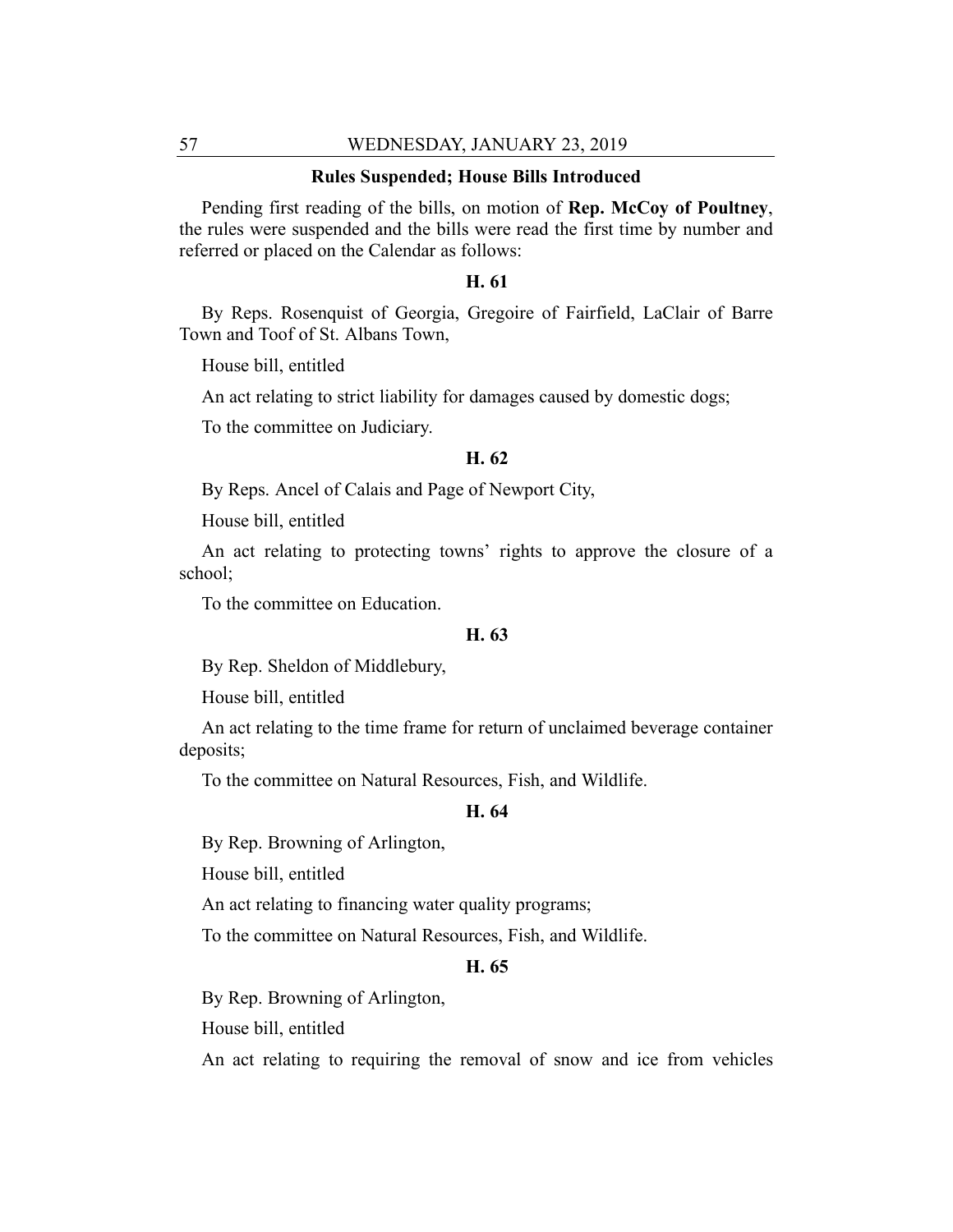operated on public highways;

To the committee on Transportation.

## **H. 66**

By Reps. Yantachka of Charlotte and Sibilia of Dover,

House bill, entitled

An act relating to survivor benefits for law enforcement officers;

To the committee on Government Operations.

#### **H. 67**

By Rep. Shaw of Pittsford,

House bill, entitled

An act relating to workers' compensation;

To the committee on Commerce and Economic Development.

## **H. 68**

By Rep. Hashim of Dummerston,

House bill, entitled

An act relating to voting leave;

To the committee on Government Operations.

# **H. 69**

By Reps. Hashim of Dummerston, Burke of Brattleboro, Christie of Hartford, Colburn of Burlington and Rachelson of Burlington,

House bill, entitled

An act relating to enforcement of motor vehicle registration laws;

To the committee on Transportation.

#### **H. 70**

By Reps. Rosenquist of Georgia, Gamache of Swanton, Gregoire of Fairfield, Higley of Lowell, Mattos of Milton, McFaun of Barre Town, Nicoll of Ludlow, Pajala of Londonderry, Toof of St. Albans Town and Wood of Waterbury,

House bill, entitled

An act relating to compliance with child care providers' educational and experiential requirements;